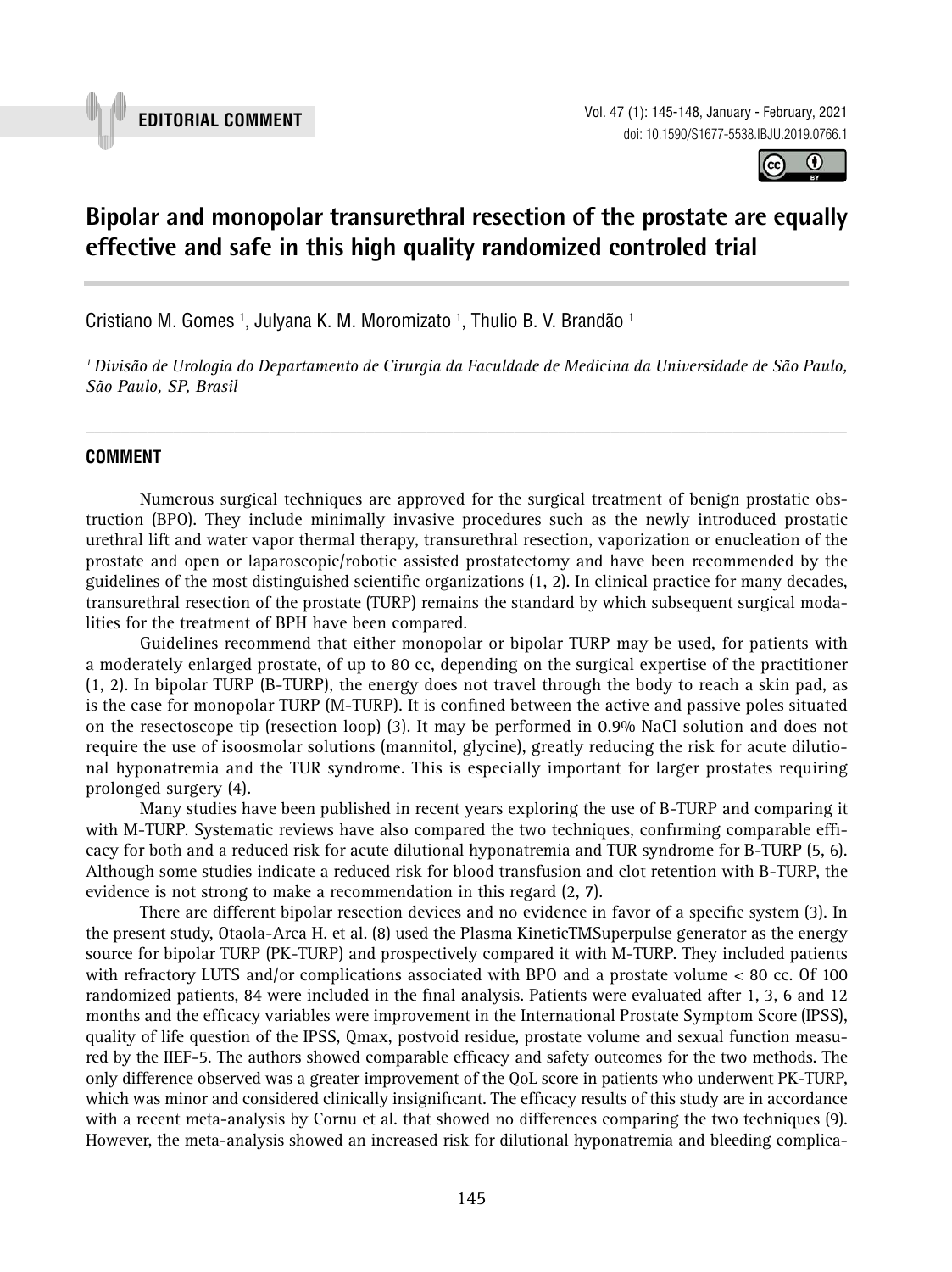| Series                        | Patients (N) | Follow up (months) | Efficacy                                    | Safety                                              |
|-------------------------------|--------------|--------------------|---------------------------------------------|-----------------------------------------------------|
| Otaola-Arca et al, 2020 (8)   | 84           | 12                 | NS*                                         | <b>NS</b>                                           |
| de Sio et al., 2006 (14)      | 70           | 12                 | <b>NS</b>                                   | <b>NS</b>                                           |
| Seckiner et al., 2006 (15)    | 48           | 12                 | <b>NS</b>                                   | More<br>hyponatremia in<br>M-TURP                   |
| Nuhoglu et al., 2006 (16)     | 54           | 12                 | <b>NS</b>                                   | More<br>hyponatremia in<br>M-TURP                   |
| Yoon et al., 2006 (17)        | 102          | 12                 | <b>NS</b>                                   | <b>NS</b>                                           |
| Eturhan et al., 2007 (18)     | 240          | 12                 | Greater Qmax<br>improvement with<br>PK-TURP | More bleeding in<br>M-TURP                          |
| lori et al., 2008 (19)        | 51           | 12                 | <b>NS</b>                                   | <b>NS</b>                                           |
| Kong et al., 2009 (20)        | 102          | 12                 | <b>NS</b>                                   | More<br>hyponatremia<br>and Hb decline in<br>M-TURP |
| Bhansali et al., 2009 (21)    | 67           | 12                 | <b>NS</b>                                   | More<br>hyponatremia in<br>M-TURP                   |
| Autorino et al., 2009 (22)    | 70           | 48                 | <b>NS</b>                                   | <b>NS</b>                                           |
| Shinghania et al., 2010 (23)  | 60           | 12                 | Greater Qmax<br>improvement with<br>PK-TURP | <b>NS</b>                                           |
| Xie et al., 2012 (12)         | 220          | 60                 | <b>NS</b>                                   | More<br>hyponatremia<br>and Hb decline in<br>M-TURP |
| Giulianelli et al., 2013 (24) | 160          | 36                 | <b>NS</b>                                   | More Hb decline in<br>M-TURP                        |

### **Table 1 - Efficacy and safety of PK-TURP vs M-TURP in RCTs.**

Legends: \*QoL question statistically different favoring PK-TURP

**RCTs**= randomized control trials; NS= significant; **IPSS**= International Prostate Symptom Score; **Qmax**= maximum flow rate; **M-TURP**= monopolar transurethral resection of the prostate; **PK-TURP**= Bipolar TURP using the Plasma Kinetic generator; **Hb**= Hemoglobulin

Efficacy parameters= Qmax, IPSS, postvoid residue.

**Safety parameters** = Bleeding (transfusion, clot retention, hemoglobin decline), TUR syndrome, hyponatremia

NOTE: not all studies evaluated all parameters.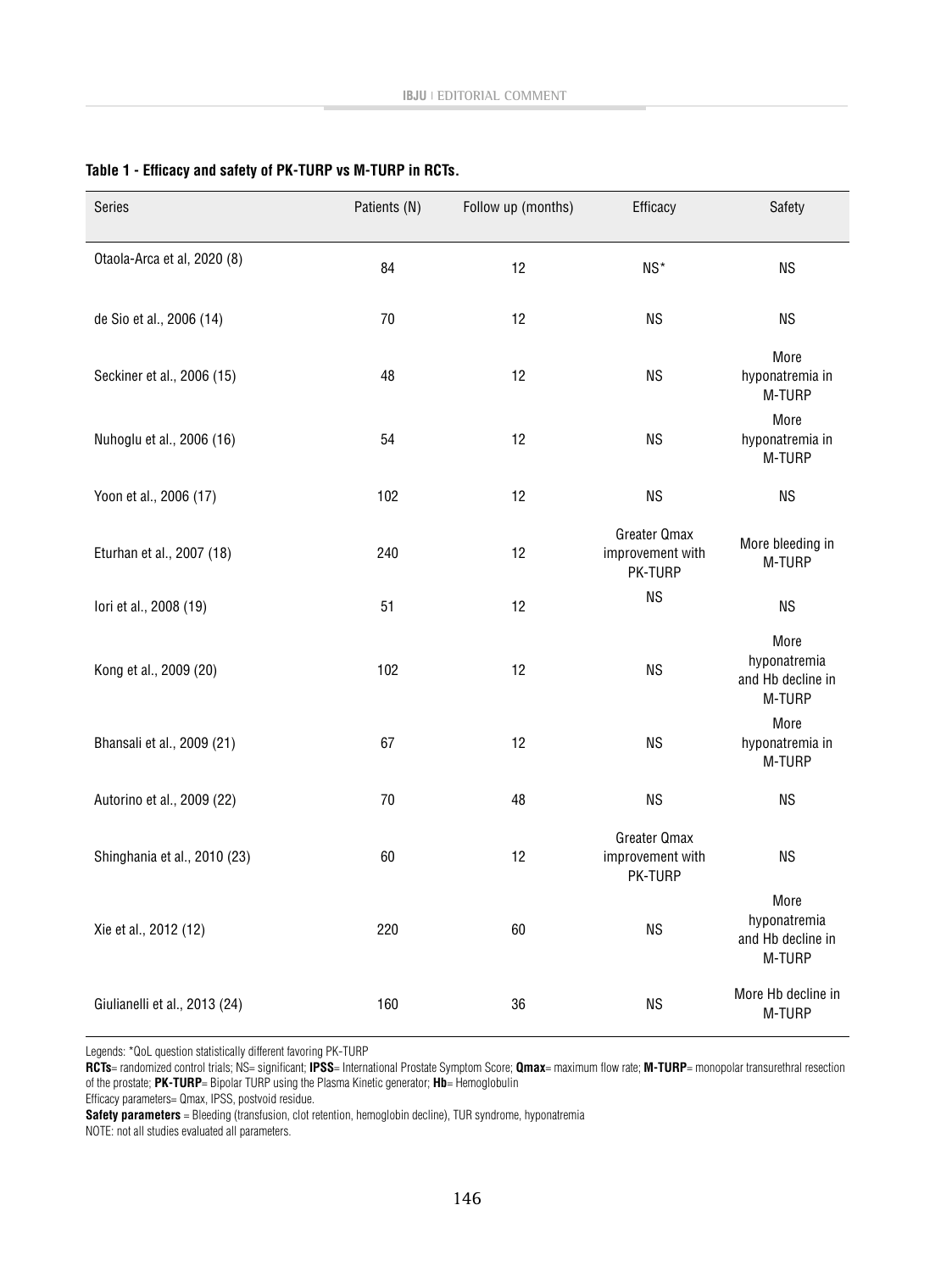tions (clot urinary retention and transfusion rate) with M-TURP (9).

An important aspect of the present study was the strict methodological criteria adopted. Based on the Jadad scale that assess the methodological quality of randomized control trials, most previous studies comparing PK-TURP with M-TURP had one or more methodological issues (10). The present study has a very high methodological design based on the Jadad score (score 4/5). However, it has the limitation of providing a relatively short follow-up of one year. Few studies provided long-term results such as those from Al-Rawashdah et al. (11) and Xie, et al. (12), who followed the patients for at least 3 years and showed comparable results in the long-term (Table-1). As recommended by Cornu et al. (9) "Further studies are needed to provide long-term comparative data and head-to head comparisons" and we can only hope that the

# **CONFLICT OF INTEREST**

None declared.

# **REFERENCES**

- 1. Gravas S, Cornu JN, Gacci M, Gratzke C, Herrmann TRW, Mamoulakis C, et al. EAU Guidelines on Management of Non-Neurogenic Male Lower Urinary Tract Symptoms (LUTS), including Benign Prostatic Obstruction (BPO). European Association of Urology; 2019. [Internet] Available at. <https://uroweb.org/wp-content/ uploads/EAU-Guidelines-on-the-Management-of-Nonneurogenic-Male-LUTS-2018-large-text.pdf>
- 2. Foster HE, Barry MJ, Dahm P, Gandhi MC, Kaplan SA, Kohler TS, et al. Surgical Management of Lower Urinary Tract Symptoms Attributed to Benign Prostatic Hyperplasia: AUA Guideline. J Urol. 2018;200:612-9.
- 3. Issa MM. Technological advances in transurethral resection of the prostate: bipolar versus monopolar TURP. J Endourol. 2008;22:1587-95.
- 4. Rassweiler J, Teber D, Kuntz R, Hofmann R. Complications of transurethral resection of the prostate (TURP)--incidence, management, and prevention. Eur Urol. 2006;50:969-79; discussion 980.

authors will continue to follow these patients regularly and report on the long-term results.

Another potential problem that deserves attention is the fact that the study was conducted in a university hospital and surgeries were performed by practitioners with varying levels of experience. It certainly might be seen as a limitation, but the fact that it provides the outcomes of both surgical techniques in the daily practice is relevant and the fact that a sub-analysis based on the level of surgical experience did not show differences in primary and secondary outcomes is reassuring.

Finally, since cost-effectiveness studies are very important to determine the value of technologies and treatments, and guide public policies for patient management, it is a little frustrating that the authors did not look at this aspect in the study. A recent systematic review comparing M-TURP with B-TURP using a different energy source favoured the B-TURP. (13) There are no data cost- -effectiveness analysis for PK-TURP and this could be assessed by the authors in future studies.

- 5. Mamoulakis C, Ubbink DT, de la Rosette JJ. Bipolar versus monopolar transurethral resection of the prostate: a systematic review and meta-analysis of randomized controlled trials. Eur Urol. 2009;56:798-809.
- 6. Omar MI, Lam TB, Alexander CE, Graham J, Mamoulakis C, Imamura M, et al. Systematic review and metaanalysis of the clinical effectiveness of bipolar compared with monopolar transurethral resection of the prostate (TURP). BJU Int. 2014;113:24-35.
- 7. Tang Y, Li J, Pu C, Bai Y, Yuan H, Wei Q, et al. Bipolar transurethral resection versus monopolar transurethral resection for benign prostatic hypertrophy: a systematic review and meta-analysis. J Endourol. 2014;28:1107-14.
- 8. Otaola-Arca H, Álvarez-Ardura M, Molina-Escudero R, Fernández MI, Páez-Borda Á. A prospective randomized study comparing bipolar plasmakinetic transurethral resection of the prostate and monopolar transurethral resection of the prostate for the treatment of Benign Prostatic Hyperplasia: efficacy, sexual function, Quality of Life, and complications. Int Braz J Urol. 2021;47:131- 44.
- 9. Cornu JN, Ahyai S, Bachmann A, de la Rosette J, Gilling P, Gratzke C, et al. A Systematic Review and Meta-analysis of Functional Outcomes and Complications Following Transurethral Procedures for Lower Urinary Tract Symptoms Resulting from Benign Prostatic Obstruction: An Update. Eur Urol. 2015;67:1066-96.